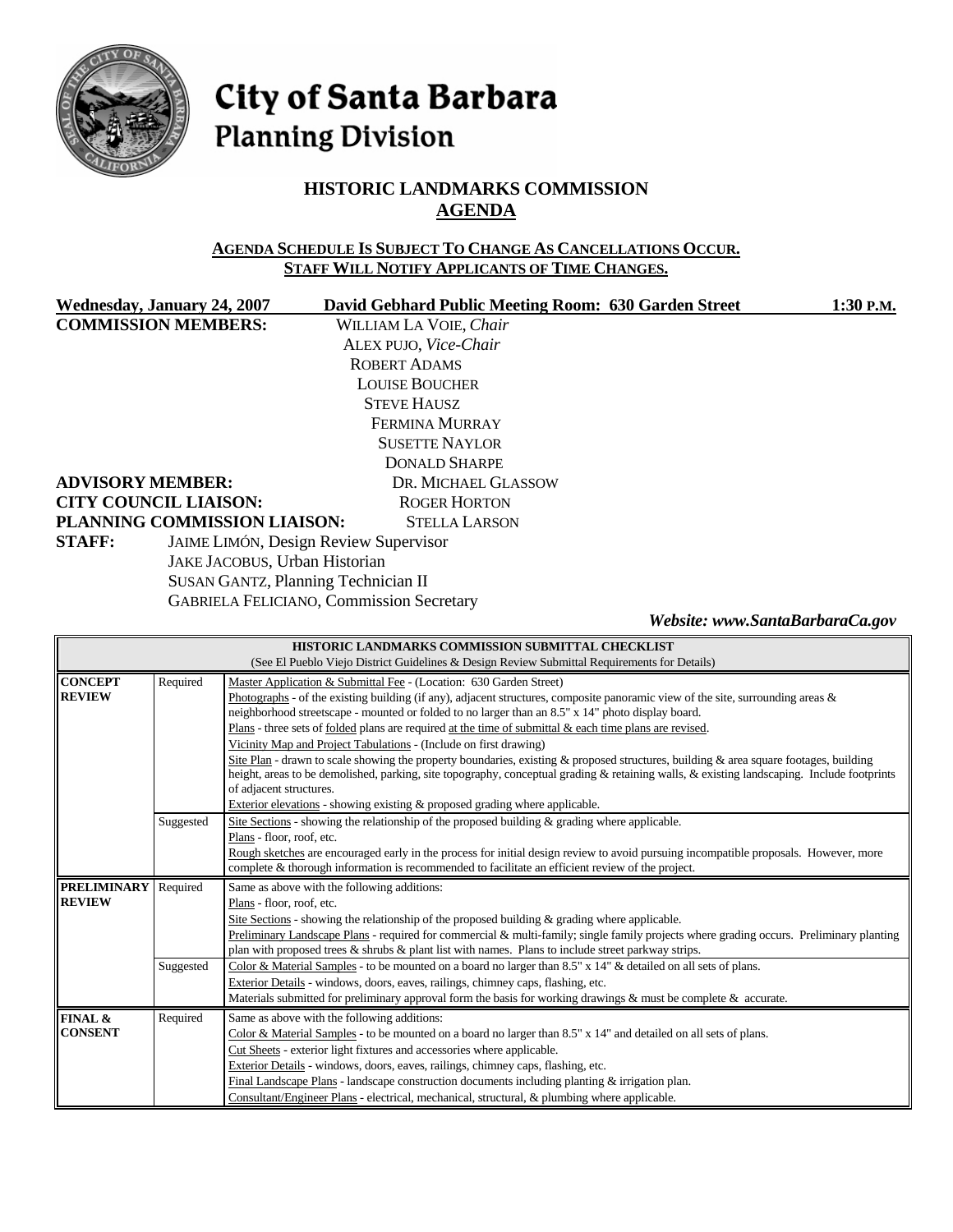#### **PLEASE BE ADVISED**

 The approximate time the project will be reviewed is listed to the left of each item. It is suggested that applicants arrive 15 minutes early. The agenda schedule is subject to change as cancellations occur. Staff will notify applicants of time changes.

 The applicant's presence is required. If an applicant is not present, the item will be postponed indefinitely. If an applicant cancels or postpones an item without providing advance notice, the item will be postponed indefinitely and will not be placed on the following Historic Landmarks Commission (HLC) agenda. In order to reschedule the item for review, a rescheduling fee will be paid and the applicant must fill out and file a Supplemental Application Form at 630 Garden Street (Community Development Department) in addition to submitting appropriate plans.

 All approvals made by the HLC are based on compliance with Municipal Code Chapter 22.22 and with adopted HLC guidelines. Some agenda items have received a mailed notice and are subject to a public hearing.

 The Commission may grant an approval for any project scheduled on the agenda if sufficient information has been provided and no other discretionary review is required. Substitution of plans is not allowed, if revised plans differing from the submittal sets are brought to the meeting, motions for preliminary or final approval will be contingent upon staff review for code compliance.

 The Commission may refer items to the Consent Calendar for Preliminary and Final Historic Landmarks Commission approval.

 Preliminary and Final Historic Landmarks Commission approval is valid for one year from the date of the approval unless a time extension or Building Permit has been granted.

**Items before the Commission may be appealed to the City Council. For further information on appeals, contact the Planning Division Staff or the City Clerk's office. Said appeal must be in writing and must be filed with the City Clerk at City Hall within ten (10) calendar days of the meeting at which the Commission took action or rendered its decision. The scope of this project may be modified under further review.** 

 **AMERICANS WITH DISABILITIES ACT:** In compliance with the Americans with Disabilities Act, if you need special assistance to participate in this meeting, please contact the Planning Division at (805) 564-5470. Notification at least 48 hours prior to the meeting will enable the City to make reasonable arrangements.

 **AGENDAS, MINUTES and REPORTS:** Copies of all documents relating to agenda items are available for review at 630 Garden St. and agendas and minutes are posted online at [www.SantaBarbaraCa.gov.](http://www.santabarbaraca.gov/) If you have any questions or wish to review the plans, please contact Susan Gantz, at (805) 564-5470 between the hours of 8:30 a.m. to noon and 1:00 p.m. to 4:00 p.m., Monday through Friday.

#### **LICENSING ADVISORY:**

The Business and Professions Code of the State of California and the Municipal Code of the City of Santa Barbara restrict preparation of plans for certain project types to licensed professionals. Applicants are encouraged to consult with Building and Safety Staff or Planning Staff to verify requirements for their specific projects.

Unlicensed persons are limited to the preparation of plans for:

- $\triangleright$  Single or multiple family dwellings not to exceed four (4) units per lot, of wood frame construction, and not more than two stories and basement in height;
- $\triangleright$  Non-structural changes to storefronts; and,
- $\blacktriangleright$  Landscaping for single-family dwellings, or projects consisting solely of landscaping of not more than 5,000 square feet.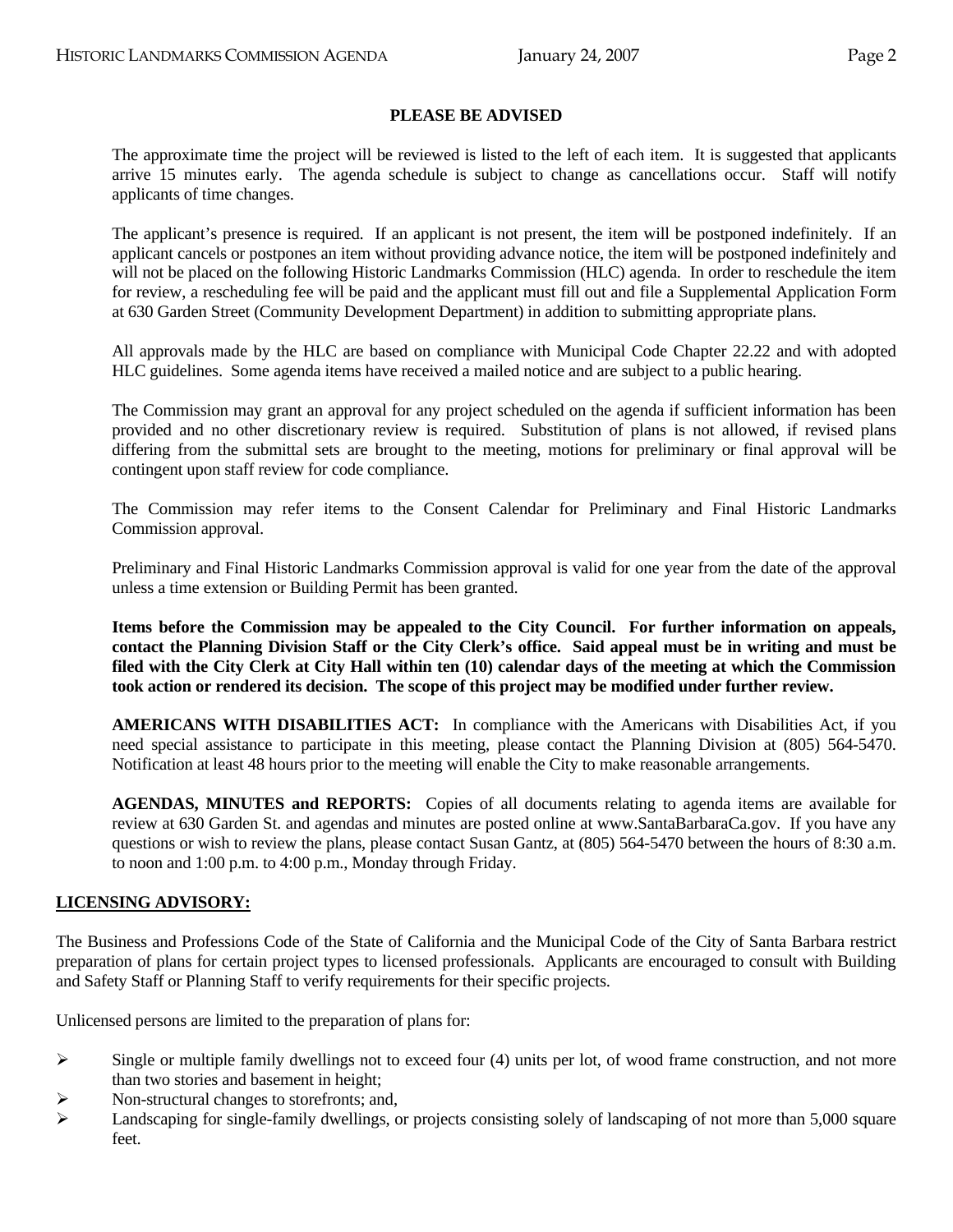# **NOTICE:**

- A. That on January 19, 2007 at 4:00 P.M., this Agenda was duly posted on the indoor and outdoor bulletin boards at the Community Development Department, 630 Garden Street, and online at www.SantaBarbaraCa.gov.
- B. This regular meeting of the Historic Landmarks Commission will be broadcast live and rebroadcast in its entirety on Friday at 1:00 P.M. on Channel 18.

#### **SUBCOMMITTEE MEETING:**

## **GENERAL BUSINESS:**

A. Public Comment:

Any member of the public may address the Historic Landmarks Commission for up to two minutes on any subject within their jurisdiction that is not scheduled for a public discussion before the Board on that day. The total time for this item is ten minutes. (Public comment for items scheduled on today's agenda will be taken at the time the item is heard.)

- B. Approval of the minutes of the Historic Landmarks Commission meeting of January 10, 2007.
- C. Consent Calendar.
- D. Announcements, requests by applicants for continuances and withdrawals, future agenda items, and appeals.
- E. Subcommittee Reports.
- F. Possible Ordinance Violations.

# **ARCHAEOLOGY REPORT**

#### **1. LOMA ALTA DR** A-1 Zone

**(1:45)** Assessor's Parcel Number: 035-050-0RW Application Number: MST2006-00591 Owner: City of Santa Barbara Applicant: Lisa Arroyo

(Proposal for construction of sidewalk and street lighting on Loma Alta Drive, between Coronel Road and Cañón Perdido Street (public right-of-way).)

# **(Review of Cultural Resource Study prepared by Reid Farmer and Matt Armstrong, URS.)**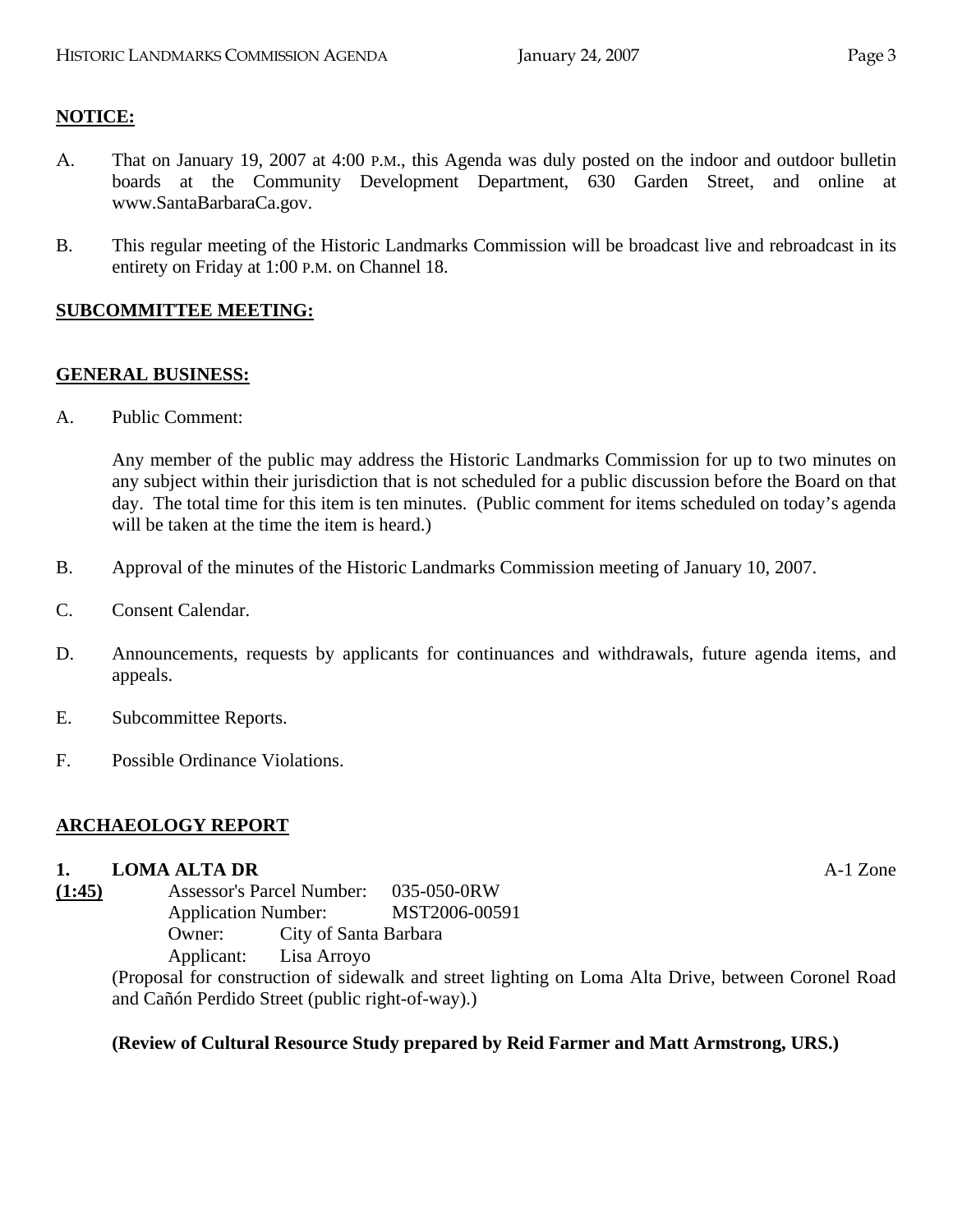# **ARCHAEOLOGY REPORT**

## **2. 25 DAVID LOVE PL**

**(1:50)** Assessor's Parcel Number: 073-080-050 Application Number: MST2006-00656 Owner: City of Santa Barbara

Applicant: Leif Reynolds, Project Engineer

(Proposal for a new rental car and fueling facility. The project includes construction of a 10,600 square foot one-story building, a 4,550 square foot fuel canopy, 120,900 square feet of paving, 21,950 square feet of landscaping, and exterior lighting. The project is located on a 3.6 acre site and requires Development Plan Approval findings at Planning Commission.)

**(Review of Phase I Archaeological Resources Report prepared by Applied EarthWorks, Inc.)** 

# **ARCHAEOLOGY REPORT**

## **3. 800 SANTA BARBARA ST** C-2 Zone

| (1:55) | Assessor's Parcel Number: 031-012-028 |                                                  |
|--------|---------------------------------------|--------------------------------------------------|
|        | <b>Application Number:</b>            | MST2006-00129                                    |
|        | Owner:                                | 800 Santa Barbara Street Investment Company      |
|        | Applicant:                            | Suzanne Elledge Planning and Permitting Services |
|        | Architect:                            | <b>Cearnal Andrulaitis Architects</b>            |
|        |                                       | Landscape Architect: Van Atta & Associates       |

(Proposal to demolish an existing 1,965 square foot office building and construct a three-story mixeduse project comprised of eight residential and two commercial condominium units on an 18,713 square foot parcel. Thirty underground parking spaces would be provided. Planning Commission approval will be required for a lot line adjustment of 1,529 square feet from adjacent parcel number 031-012-027 to meet residential density requirements.)

**(Review of Phase I Archaeological Resources Report prepared by David Stone, Stone Archaeological Consulting.)**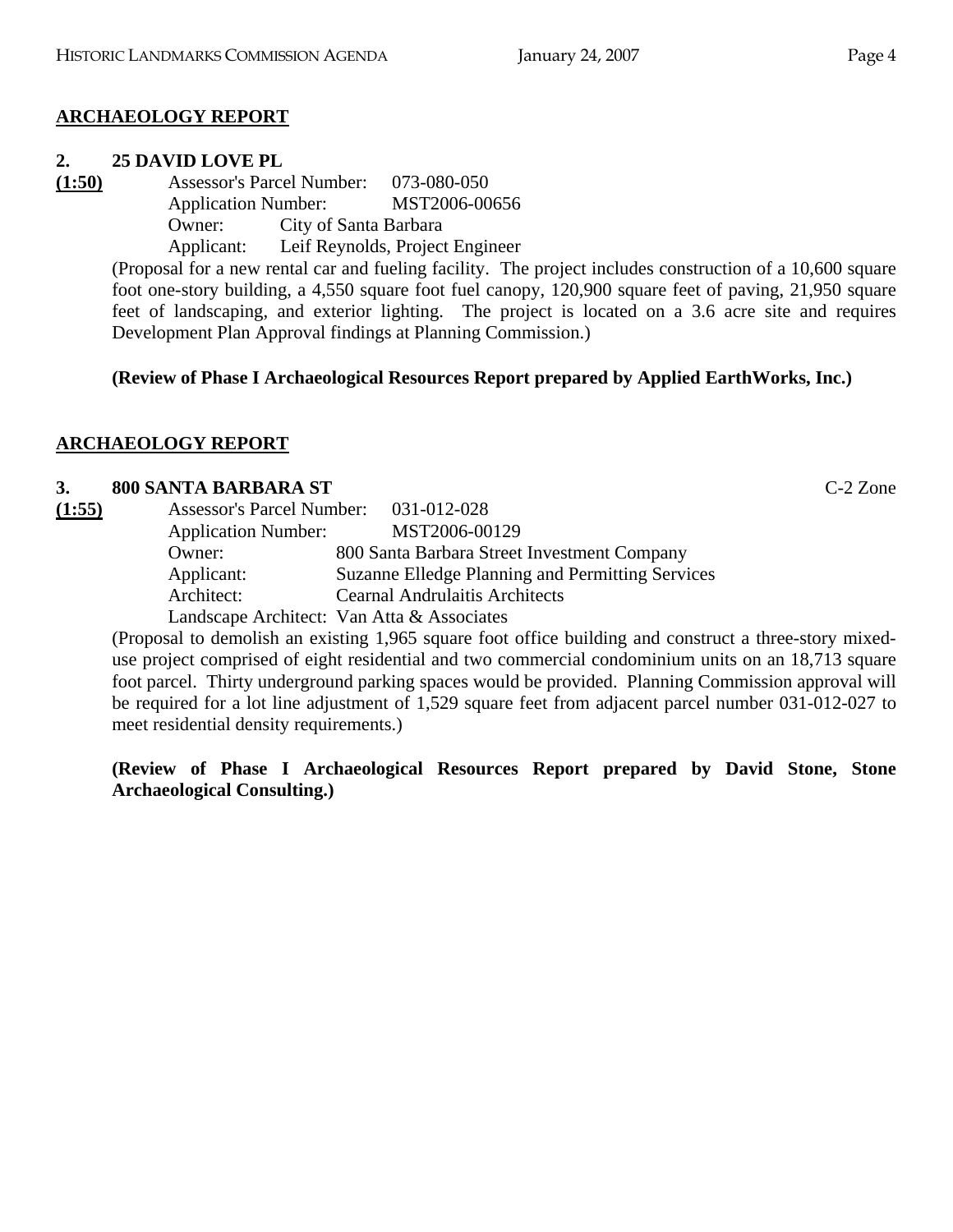# **HISTORIC STRUCTURES REPORT**

# **4. 333 JUNIPERO PLAZA** E-1 Zone

| (2:00) | <b>Assessor's Parcel Number:</b>  | 025-261-003          |
|--------|-----------------------------------|----------------------|
|        | <b>Application Number:</b>        |                      |
|        | Owner:                            | Roland & Mary Hanson |
|        | Architect:                        | Kent Mixon           |
|        | Landscape Architect: David Pfifer |                      |

(This is a City Landmark (Francisca de la Guerra Dibblee Residence). Proposal to convert an existing 520 square foot garage to storage use and construct a detached 440 square foot, two-car garage with an attached 150 square foot storage area on the east side of the house. The project also includes removing two sets of trellis and fruit trees on the west side of the house, the construction of a new 280 square foot master bath, a new door entry, and the reconfiguration of six courtyard openings on the south elevation. Additionally proposed is a 12 by 40 foot swimming pool, arbor, fountain, Zen garden, and new access to the upper garden. As part of the building construction, the existing plaster and brick substrate will be removed and replaced with dimensional framing and replastered to exactly match the existing condition.)

# **(Review of Historic Structures/Sites Report prepared by Femina Murray.)**

# **TIME EXTENSION HEARING**

# **5. 35 STATE ST** HRC-2/SD-3 Zone<br>
(2:10) Assessor's Percel Number (22:102.004) **(2:10)** Assessor's Parcel Number: 033-102-004

| Assessor's Parcel Number:          | 033-102-004                        |
|------------------------------------|------------------------------------|
| <b>Application Number:</b>         | MST97-00357                        |
| Applicant:                         | Santa Barbara Beach Properties, LP |
| Agent:                             | Ken Marshall                       |
| Architect:                         | Doug Singletary                    |
| Landscape Architect: Philip Suding |                                    |
| Engineer:                          | Patrick Gibson & Bryan Mayeda      |
| Engineer:                          | Penfield & Smith Engineers, Inc.   |
| <b>Business Name:</b>              | <b>Ritz-Carlton Club</b>           |

(Proposal for the Ritz-Carlton Club involving the private redevelopment of portions of three blocks of properties located at 22-120 State Street, 15 East Mason Street, 125 State Street, and the State Street right-of-way between Mission Creek and the Union Pacific Railroad right of way.)

## **(Request for third time extension for Area B. The second six-month time extension will expire on February 6, 2007.)**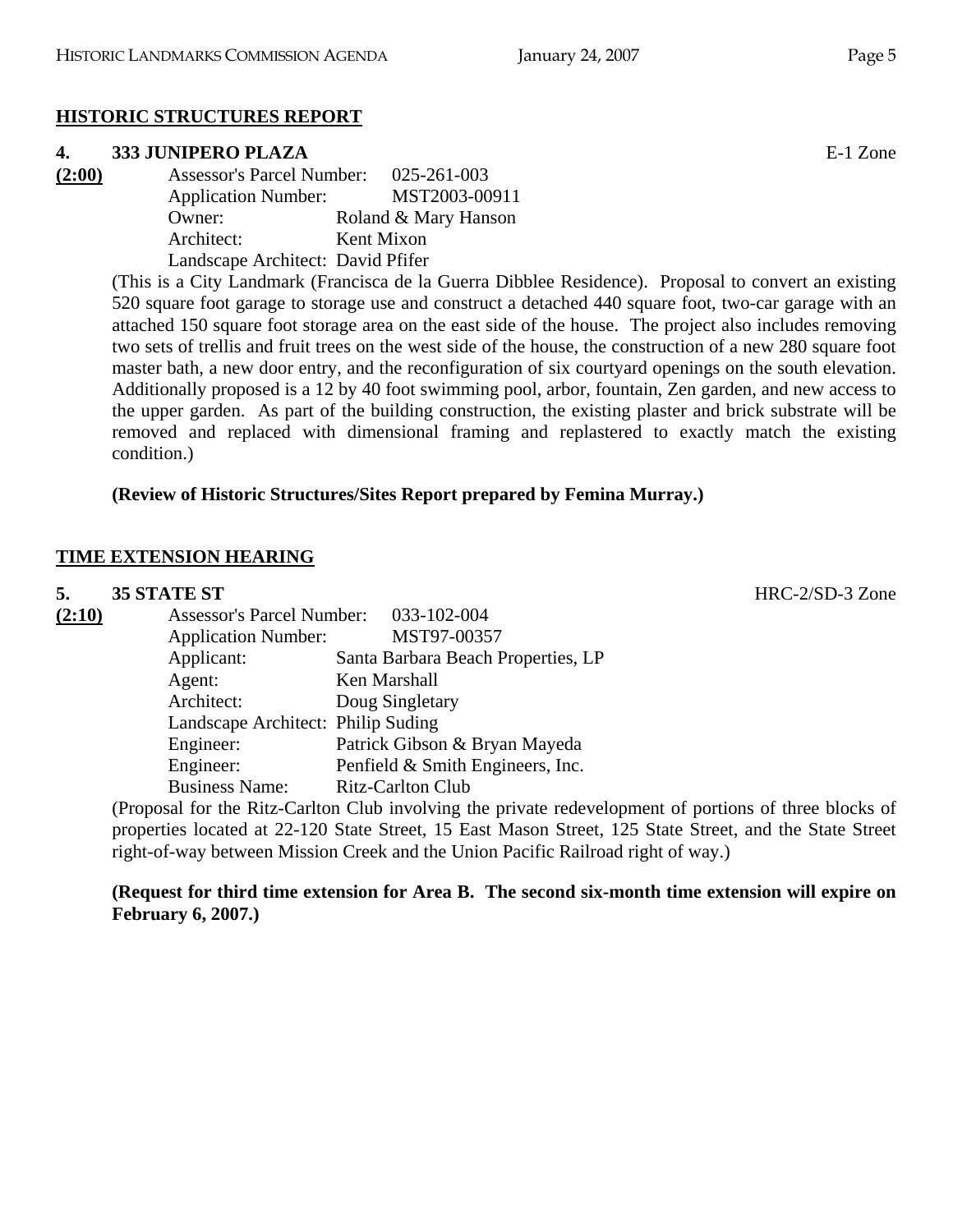# **REVIEW AFTER FINAL**

# **6. 1221 ANACAPA ST** C-2 Zone

**(2:25)** Assessor's Parcel Number: 039-183-034 Application Number: MST2003-00908 Owner: City of Santa Barbara Applicant: John Schoof Agent: Heather Horne Architect: Henry Lenny

(This is a revised project. The proposal is to construct a new parking structure composed of two floors below grade and four floors above grade. The project would provide approximately 575 parking stalls and would include approximately 10,000 square feet of staff offices, a bicycle parking station and public restrooms in Parking Lot No. 6, located at the rear of the Granada Theater building.)

## **(Continued request to change landscaping in Anacapa Street parkway strip from eight Brisbane Box trees to another type of tree.)**

## **IN-PROGRESS REVIEW**

#### **7. 433 E CABRILLO** HRC-2/SP-1/SD-3 Zone

| (2:45) | <b>Assessor's Parcel Number:</b> | 017-680-009                |
|--------|----------------------------------|----------------------------|
|        | <b>Application Number:</b>       | MST95-00175                |
|        | Applicant:                       | <b>Parker Family Trust</b> |
|        | Agent:                           | <b>Richard Fogg</b>        |
|        | Architect:                       | Daun St Amand              |
|        | Architect:                       | Henry Lenny                |
|        | Architect:                       | <b>Gregory Burnett</b>     |
|        | <b>Business Name:</b>            | Park Plaza Hotel           |

(This is a revised proposal for a 150-room, three-story luxury hotel located on a three-acre development envelope that received a substantial conformance determination on June 1, 2001. The proposal is a 196,715 square foot hotel that includes 128 subterranean level parking spaces, pool cabana, spas, health club, meeting rooms, and restaurant. The project previously received preliminary approval from the Historic Landmarks Commission on August 15, 2001.)

**(Continued In-Progress Review of design changes to exterior elevations including doors, windows and balconies. Massing and footprint of the building remains unmodified.)** 

## **(PROJECT MAY REQUIRE SUBSTANTIAL CONFORMANCE DETERMINATION AND COMPLIANCE WITH CITY ORDINANCE NO. 4920.)**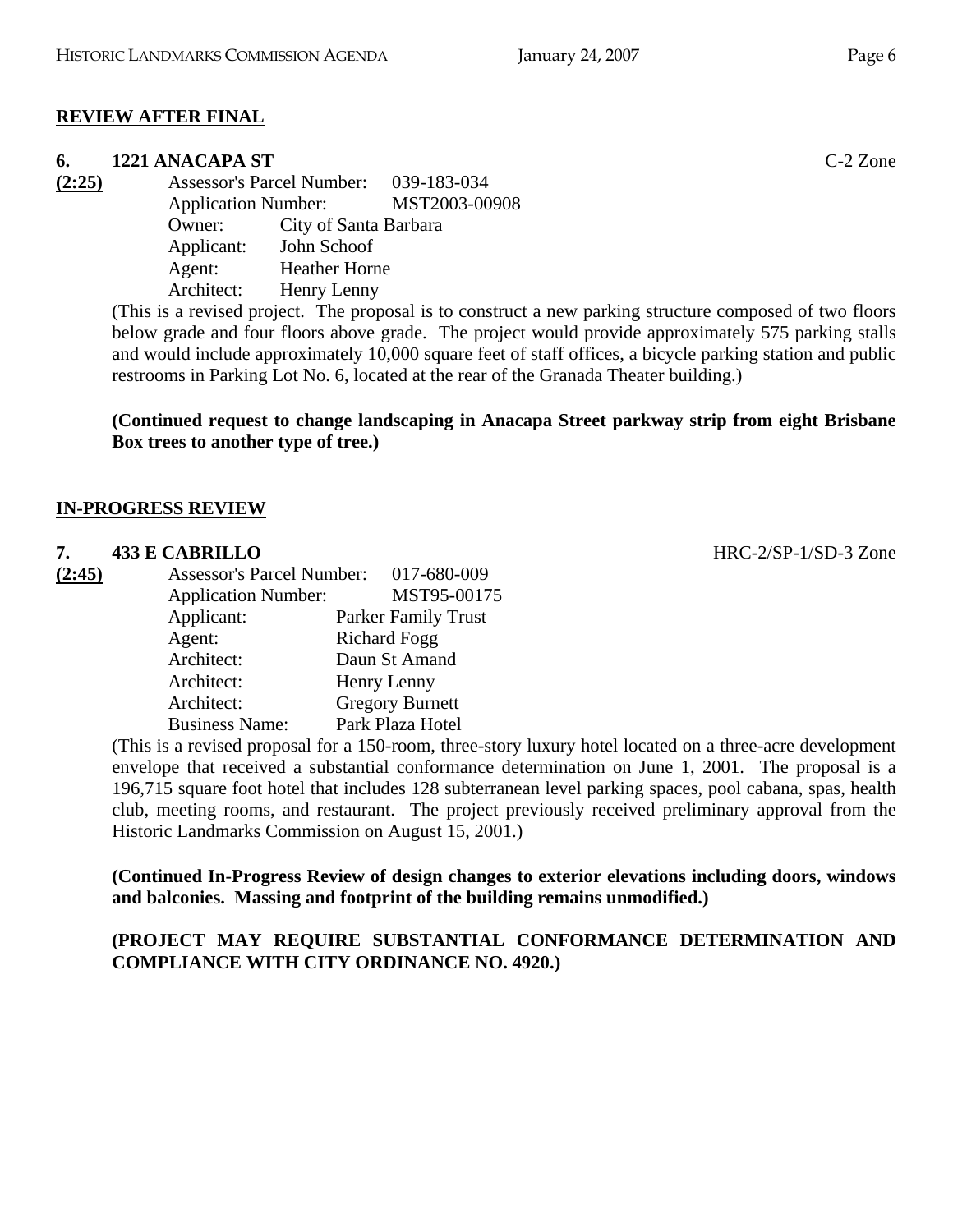#### **FINAL REVIEW**

#### **8. 1900 LASUEN RD** R-2/4.0/R-H Zone

**(3:10)** Assessor's Parcel Number: 019-170-022 Application Number: MST2005-00490 Owner: Orient Express Hotels Applicant: Project Solutions, LLC Architect: Henry Lenny Business Name: El Encanto Hotel

> (This is a Structure of Merit. Proposal to review the Master Plan for the El Encanto Hotel. The planned revisions to the site include relocating cottages, adding new cottages, new landscaping, parking additions and improvements and expansion of the main hotel structure. This portion of the work is Phase II and includes the main building, relocation of the swimming pool, the west parking lot, the historic arbor, and units 2, 3, 4, 17, 18, 19, 25, 26, 27, 28 and 29. Review of additional phases will follow. Phase I of the project (MST99-00305) is complete.)

#### **(Continued Final Approval is requested for Main Building of Group B.)**

## **(PROJECT REQUIRES HISTORIC RESOURCE FINDINGS AND COMPLIANCE WITH PLANNING COMMISSION RESOLUTION NO. 057-04.)**

#### **CONCEPT REVIEW - CONTINUED**

#### **9. 1900 LASUEN RD** R-2/4.0/R-H Zone

| (3:30) | <b>Assessor's Parcel Number:</b> | 019-170-022                  |
|--------|----------------------------------|------------------------------|
|        | <b>Application Number:</b>       | MST2005-00490                |
|        | Owner:                           | <b>Orient Express Hotels</b> |
|        | Applicant:                       | Project Solutions, LLC       |
|        | Architect:                       | Henry Lenny                  |
|        | <b>Business Name:</b>            | El Encanto Hotel             |

(This is a Structure of Merit. Proposal to review the Master Plan for the El Encanto Hotel. The planned revisions to the site include relocating cottages, adding new cottages, new landscaping, parking additions and improvements and expansion of the main hotel structure. This portion of the work is Phase II and includes the main building, relocation of the swimming pool, the west parking lot, the historic arbor, and units 2, 3, 4, 17, 18, 19, 25, 26, 27, 28 and 29. Review of additional phases will follow. Phase I of the project (MST99-00305) is complete.)

**(Continued Concept Review of alternate swimming pool/fitness center design of Group E.)** 

**(COMMENTS ONLY; PROJECT REQUIRES ENVIRONMENTAL ASSESSMENT, PLANNING COMMISSION APPROVAL, AND HISTORIC RESOURCE FINDINGS.)**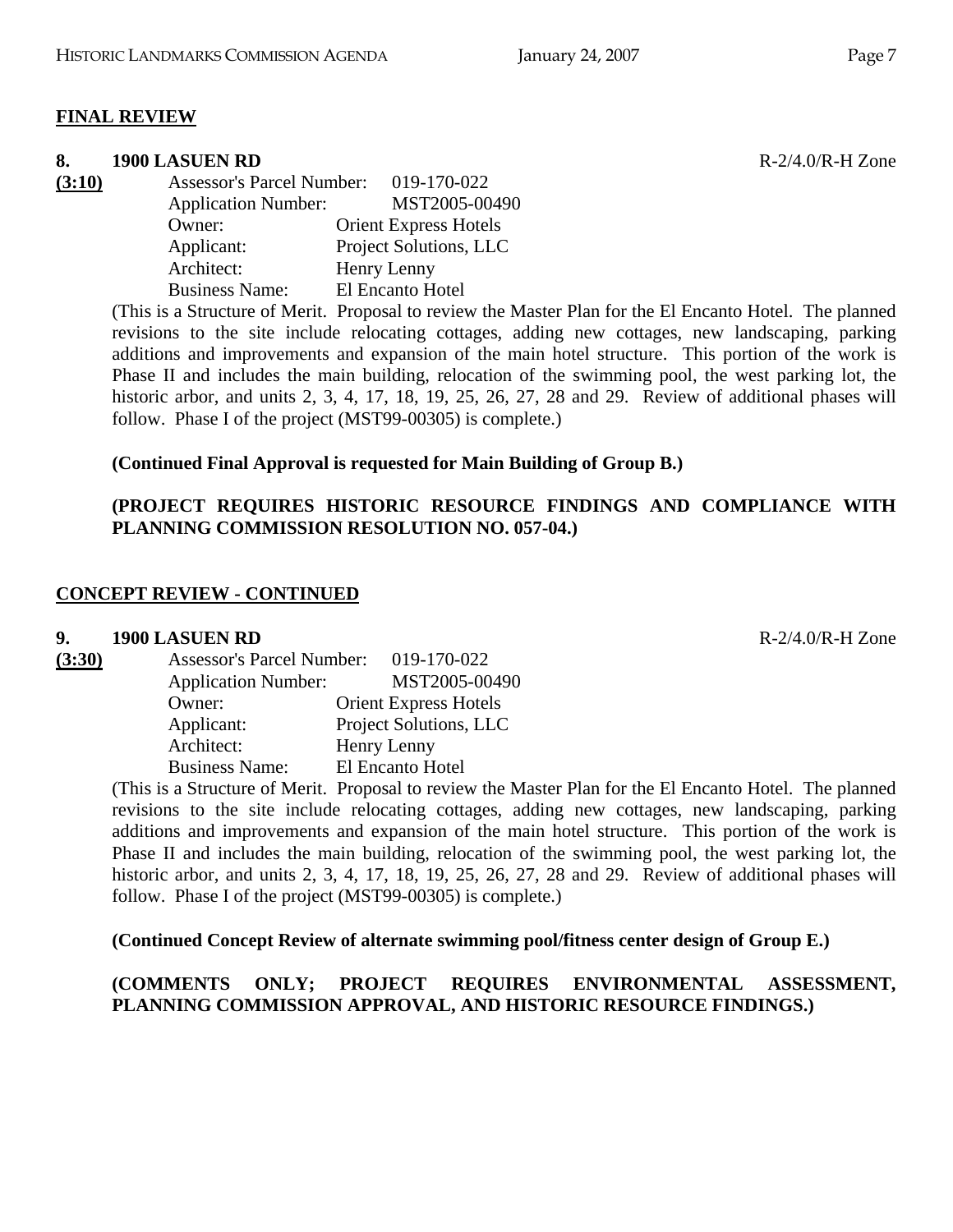# **REVIEW AFTER FINAL**

# **10. 219 EQUESTRIAN AVE R-3 Zone**

**(3:50)** Assessor's Parcel Number: 029-122-013 Application Number: MST2005-00127 Owner: Berkus Family Partnership, LP

(Proposal to demolish an existing 1,683 square foot duplex and construct a new, one-story 784 square foot one-bedroom residence with a 792 square foot non-habitable cellar and a 438 square foot two-car carport on a 3,444 square foot lot. A modification was granted to provide less than the required 10% open space.)

# **(Review after Final of the addition of a 110 square foot bedroom and removal of the cellar.)**

# **CONCEPT REVIEW - NEW**

# **11. 819 GARDEN ST** C-2 Zone

**(4:10)** Assessor's Parcel Number: 031-012-011 Application Number: MST2005-00439 Owner: Steven & Julie E. Shulem Revocable Trust Architect/Applicant: Jeff Shelton

(This is a revised project. Proposal to demolish an existing 780 square foot office building and construct a new four-story, 4,443 square foot mixed-use building on a 1,881 square foot lot located in El Pueblo Viejo Landmark District. This development will be comprised of one 1,897 square foot one-bedroom unit, and 1,388 net square feet of office space. Four parking spaces will be provided: two on-site in a 1,158 square foot parking garage, and two on a separate parcel within 500 feet. Staff Hearing officer approval is requested for a zoning modification to provide less than the required 10% open space area.)

# **(First Concept Review of the revised project.)**

# **(COMMENTS ONLY: PROJECT REQUIRES ENVIRONMENTAL ASSESSMENT AND STAFF HEARING OFFICER APPROVAL OF ZONING MODIFICATION.)**

**\*\* SCHEDULED BREAK FROM 4:40 P.M. TO 4:50 P.M. \*\***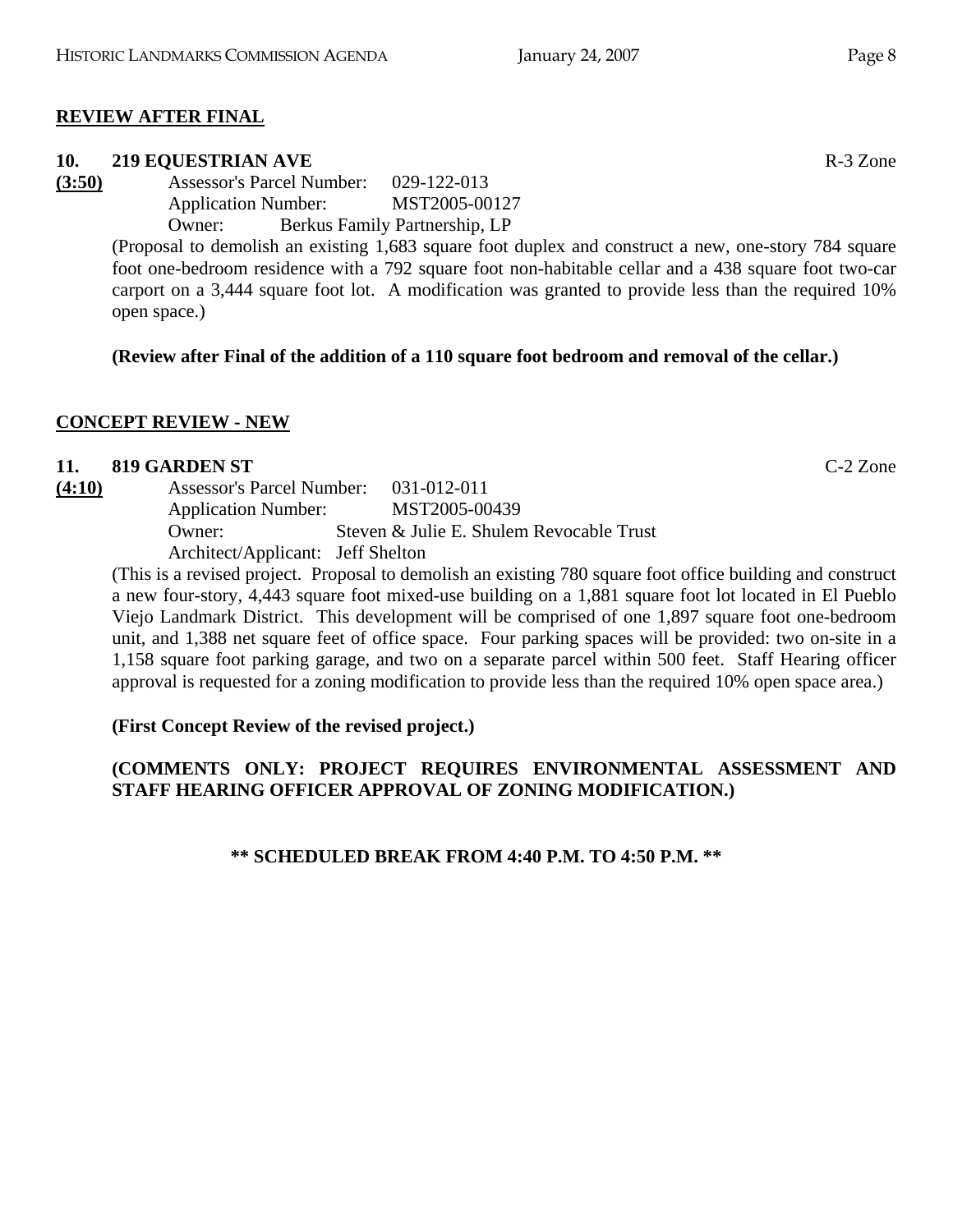## **FINAL REVIEW**

#### **12. 1129 STATE ST** C-2 Zone

**(4:50)** Assessor's Parcel Number: 039-231-037 Application Number: MST2006-00197 Owner: 1129 State Street Agent: Erica Faria, Sima Corporation Architect: Douglas Keep Landscape Architect: Martha Degasis

 (This is on the City's List of Potential Historic Resources and the California Inventory of Historic Resources: San Marcos Court Building. Proposed exterior renovations as follows: on the east elevation, remove existing first floor awnings, reconfigure entry, install new precast entry surrounds to match existing moldings, add cornice dental molding to match existing, add cornice band below second story windows, add new windows and entry doors, and repaint exterior. At the interior arcade off State Street, reconfigure windows and doors and add a tile wainscot. At the courtyard south wall, restore arched openings to match original design (currently filled in), restore existing paving material, reconfigure existing planting areas and add a low curb, and add new plantings in selected areas. At the west elevation, reconfigure stairs to combine 1123 and 1129 rear entrance, install new precast entry surrounds to match existing moldings, and remove existing tile roof appendage. This parcel is approximately 52,801 square feet and is located in El Pueblo Viejo Landmark District.)

#### **(Final Approval is requested.)**

#### **PRELIMINARY REVIEW**

#### **13. 734 E ANAPAMU ST** R-3 Zone

| (5:10) |            | <b>Assessor's Parcel Number:</b><br><b>Application Number:</b> |  |
|--------|------------|----------------------------------------------------------------|--|
|        |            |                                                                |  |
|        | Owner:     | Evans Stout                                                    |  |
|        | Applicant: | Tim Steele                                                     |  |

(This is a City Landmark: Little Granada Residence. Proposal to add a 362 square foot, one-story workshop with a 150 square foot basement to an existing 2,596 square foot single-family residence on a 6,966 square foot parcel. Also proposed is the construction of a 13' x 30' in-ground swimming pool.)

## **(PROJECT REQUIRES HISTORIC RESOURCE FINDINGS AND FINDINGS FOR ALTERATIONS TO A CITY LANDMARK.)**